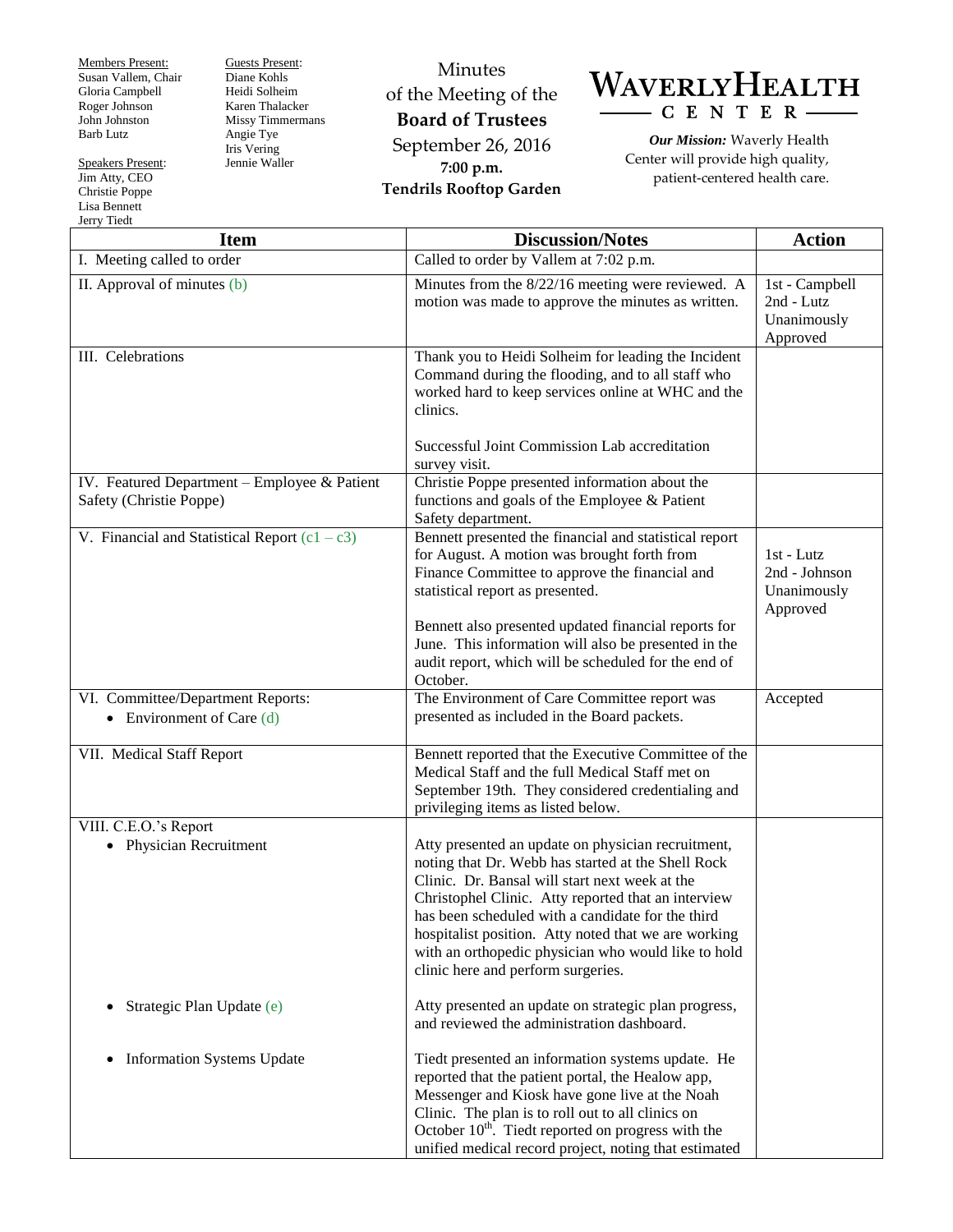|                                                                                                                                                                                                                                                                                                                                                                                                                                                                                                                                                                                                                                 | go live is late next summer.                                                                                                                                                                                                                                                                                                                                 |                                                                         |
|---------------------------------------------------------------------------------------------------------------------------------------------------------------------------------------------------------------------------------------------------------------------------------------------------------------------------------------------------------------------------------------------------------------------------------------------------------------------------------------------------------------------------------------------------------------------------------------------------------------------------------|--------------------------------------------------------------------------------------------------------------------------------------------------------------------------------------------------------------------------------------------------------------------------------------------------------------------------------------------------------------|-------------------------------------------------------------------------|
| IX. Old Business                                                                                                                                                                                                                                                                                                                                                                                                                                                                                                                                                                                                                | None.                                                                                                                                                                                                                                                                                                                                                        |                                                                         |
|                                                                                                                                                                                                                                                                                                                                                                                                                                                                                                                                                                                                                                 |                                                                                                                                                                                                                                                                                                                                                              |                                                                         |
| X. New Business<br>• Auxiliary Bylaws Review (f1)                                                                                                                                                                                                                                                                                                                                                                                                                                                                                                                                                                               | Auxiliary Bylaws were included in the Board packets<br>for review. No changes were recommended at this<br>time.                                                                                                                                                                                                                                              |                                                                         |
| Corporate Authorization Resolution - First<br>National Bank (f2)                                                                                                                                                                                                                                                                                                                                                                                                                                                                                                                                                                | Bennett presented a corporate authorization<br>resolution for First National Bank. A motion was<br>made to approve the resolution as presented.                                                                                                                                                                                                              | 1st - Johnston<br>2nd - Lutz<br>Unanimously                             |
| CarePayment Report (Lisa Bennett)<br>$\bullet$                                                                                                                                                                                                                                                                                                                                                                                                                                                                                                                                                                                  | Bennett presented information about how the<br>CarePayment program has been utilized at WHC.                                                                                                                                                                                                                                                                 | Approved                                                                |
| eClinical Works On-Site Specialist<br>$\bullet$<br>Contract (f3)                                                                                                                                                                                                                                                                                                                                                                                                                                                                                                                                                                | Tiedt presented and agreement with eClinical Works<br>for an on-site specialist. A motion was made to<br>approve the 3 month agreement as presented.                                                                                                                                                                                                         | 1st - Johnson<br>2nd - Campbell<br>Unanimously                          |
| <b>Request for Privileges:</b><br>$\bullet$<br>• Robert Bartelt, MD - Courtesy,<br>Orthopedic Surgery, CVMS<br>• Brian Hopper, MD - Courtesy,<br>Radiology, RCI<br>• Lawrence Leon, MD - Consulting,<br>Radiology, RCI<br>· Marwan Jarmakani, MD - Consulting,<br>Radiology, RCI<br>• Jill Paulsen, CRNA - Courtesy,<br>Anesthesia, Recruiting Resources<br>Connie Joylani, MD - Active, Family<br>Practice, WHC<br>Privilege Update:<br>$\bullet$<br>Clay Dahlquist, DO - Active, Family<br>Practice/Emergency Medicine, WHC<br>Provisional Appointment to Medical Staff:<br>Renu Bansal, MD - Active, Family<br>Practice, WHC | Privileging items were presented as individually<br>listed at left. All files have been reviewed by the<br>Executive Committee of the Medical Staff. The<br>Executive Committee recommends approval. A<br>motion was made to approve all privileging items as<br>individually considered and recommended by the<br>Executive Committee of the Medical Staff. | Approved<br>1st - Johnston<br>2nd - Campbell<br>Unanimously<br>Approved |
| Reappointment to Medical Staff:<br>• John Alcini, Jr., MD – Courtesy,<br>Radiology, RCI<br>Gerald Decker, MD - Consulting,<br>Radiology, RCI<br>• Claudia Engeler, MD - Consulting,<br>Radiology, RCI<br>• Christopher Engeler, MD - Consulting,<br>Radiology, RCI<br>· William Fulcher, MD - Courtesy,<br>Radiology, RCI<br>Tamer Ghosheh, MD - Courtesy,<br>Radiology, RCI<br>• Glenn Hammer, MD - Consulting,<br>Radiology, RCI<br>$\blacksquare$ Brenton Harris, MD – Consulting,<br>Radiology, RCI<br>Keith Lacey, MD - Courtesy, Radiology,<br><b>RCI</b>                                                                 |                                                                                                                                                                                                                                                                                                                                                              |                                                                         |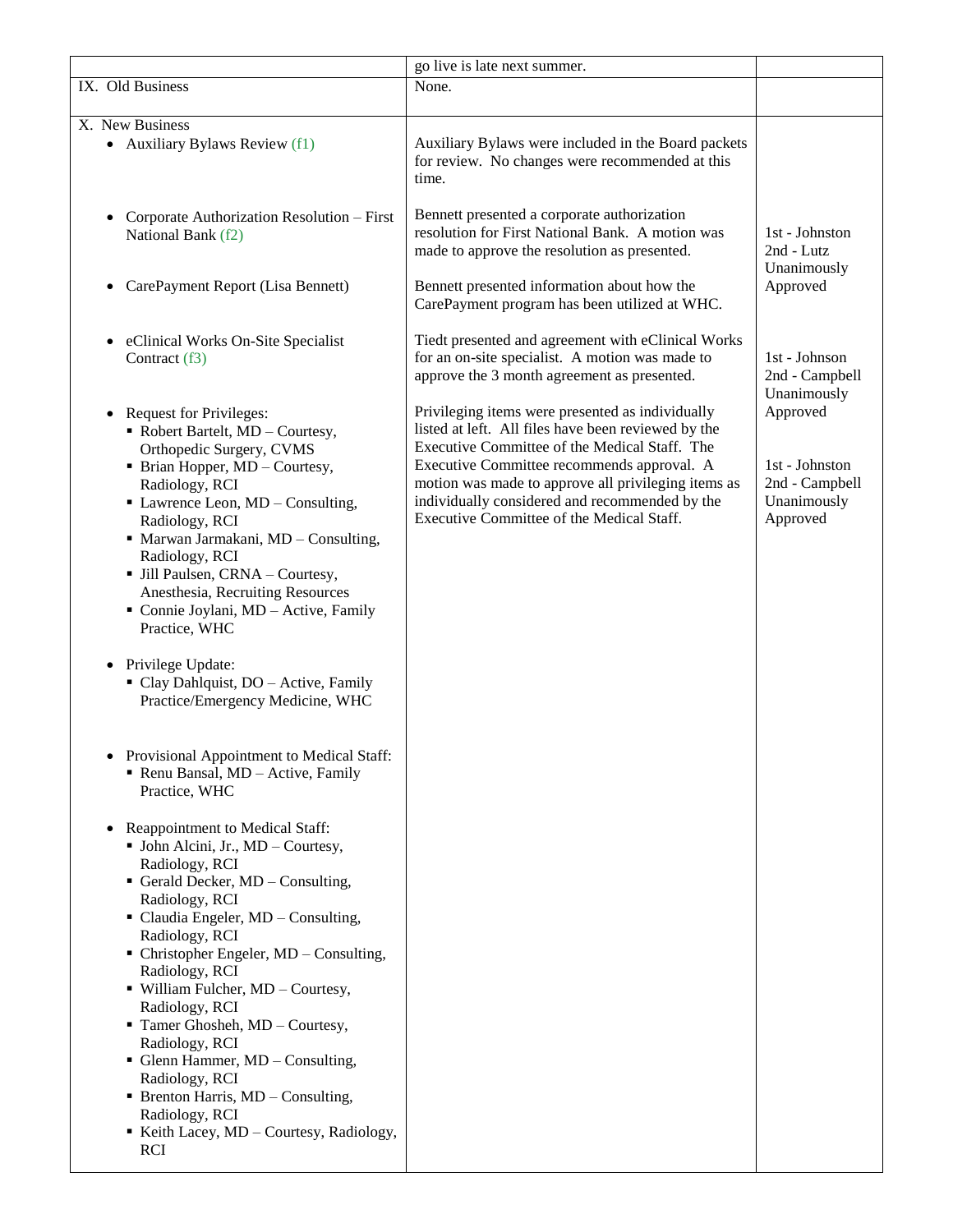| • Mark Pedersen, MD - Consulting,                    |                                                       |  |
|------------------------------------------------------|-------------------------------------------------------|--|
| Radiology, RCI                                       |                                                       |  |
| • Gary Schweiger, MD – Courtesy,                     |                                                       |  |
| Radiology, RCI                                       |                                                       |  |
| • David Smith, MD - Consulting,                      |                                                       |  |
|                                                      |                                                       |  |
| Radiology, RCI                                       |                                                       |  |
| • Jarrod Yates, DO – Consulting,                     |                                                       |  |
| Radiology, RCI                                       |                                                       |  |
| $\blacksquare$ Alan Brown, MD – Consulting,          |                                                       |  |
| Pathology, Unity Point                               |                                                       |  |
| • Christopher Considine, DPM – Courtesy,             |                                                       |  |
| Podiatry, Family Foot Healthcare                     |                                                       |  |
| • Daniel Miller, MD - Consulting,                    |                                                       |  |
| Ophthalmology, CVMS                                  |                                                       |  |
| • Timothy Mulholland, MD - Courtesy,                 |                                                       |  |
| Urology, Mason City Clinic                           |                                                       |  |
| • John Ebensberger, MD - Active,                     |                                                       |  |
| Emergency Medicine, WHC                              |                                                       |  |
| Rocky Fletcher, CRNA - Active,                       |                                                       |  |
| Anesthesia, WHC                                      |                                                       |  |
| Teresa Isaacson, ARNP - Active, Family               |                                                       |  |
| Practice, WHC                                        |                                                       |  |
| $\blacksquare$ Ann Rathe, MD – Active, Psychiatry,   |                                                       |  |
| <b>WHC</b>                                           |                                                       |  |
| Stephen Styron, MD - Active, OB-Gyn,                 |                                                       |  |
| <b>WHC</b>                                           |                                                       |  |
| Amber Weber, ARNP - Active, Family                   |                                                       |  |
| Practice, WHC                                        |                                                       |  |
|                                                      |                                                       |  |
|                                                      |                                                       |  |
| <b>Extension of Privileges:</b><br>٠                 |                                                       |  |
| Tarek Daoud, MD - Courtesy,                          |                                                       |  |
| Nephrology, CVMS                                     |                                                       |  |
| • Claro Palma, MD - Ancillary,                       |                                                       |  |
| Rheumatology, CVMS                                   |                                                       |  |
| • Michael Puk, MD - Courtesy,                        |                                                       |  |
| Ophthalmology, CVMS                                  |                                                       |  |
|                                                      |                                                       |  |
| Change is Medical Staff Category                     |                                                       |  |
| <b>Courtesy Provisional to Ancillary:</b>            |                                                       |  |
| • Claro Palma, MD - Rheumatology,                    |                                                       |  |
| <b>CVMS</b>                                          |                                                       |  |
|                                                      |                                                       |  |
| <b>Continuation of Provisional Status:</b>           |                                                       |  |
| • Todd Johnston, MD - Courtesy,                      |                                                       |  |
| Orthopedic Surgery, CVMS                             |                                                       |  |
| • Orietta Girard, MD - Courtesy,                     |                                                       |  |
|                                                      |                                                       |  |
| Emergency Medicine, EPA                              |                                                       |  |
| • Ben Torrez, DO – Courtesy, Orthopedic              |                                                       |  |
| Surgery, CVMS                                        |                                                       |  |
|                                                      |                                                       |  |
| <b>Resignations from Medical Staff:</b><br>$\bullet$ |                                                       |  |
| Erin Flores, ARNP - Active, General                  |                                                       |  |
| Surgery, WHC                                         |                                                       |  |
| $\blacksquare$ Jay Ginther, MD – Consulting,         |                                                       |  |
| Orthopedic Surgery, CVMS                             |                                                       |  |
| Abbie Schaa, ARNP - Courtesy-                        |                                                       |  |
| Provisional, Cardiology, CVMS                        |                                                       |  |
|                                                      |                                                       |  |
| Revised Clinical Privilege Form:<br>$\bullet$        | The revised clinical privilege forms, listed at left, |  |
| Emergency Medicine - ARNP $(h1)$                     | were presented for review as included in the Board    |  |
| Emergency Medicine – PA $(h2)$                       | packets. The revised privilege forms have been        |  |
|                                                      | reviewed by the Executive Committee of the Medical    |  |